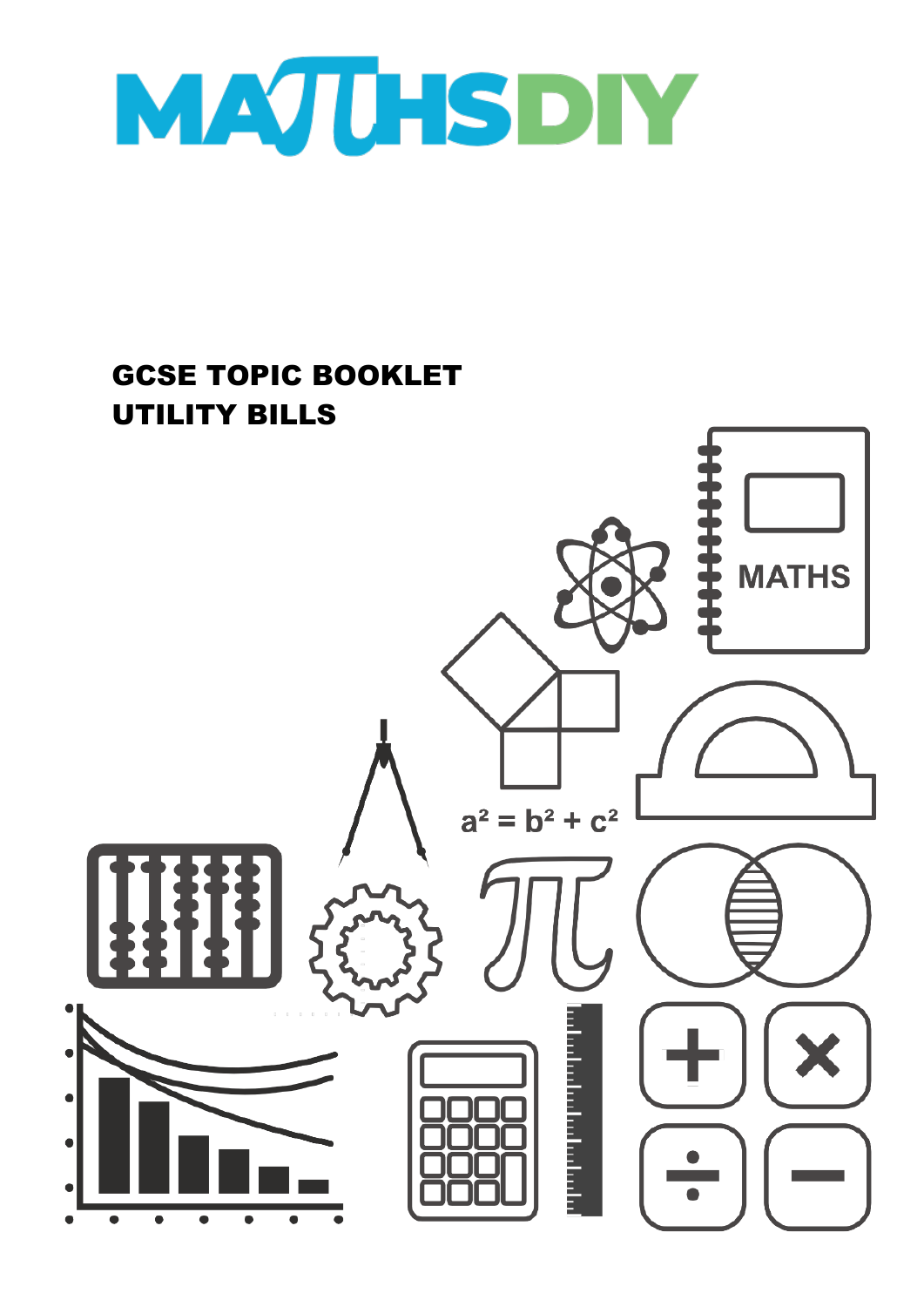$1.$ 

| Mr and Mrs Brown received their gas bill. The details were as follows: |                                                                          |  |
|------------------------------------------------------------------------|--------------------------------------------------------------------------|--|
| Present meter reading                                                  | 86712                                                                    |  |
| Previous meter reading                                                 | 86315                                                                    |  |
| Charge per unit                                                        | 6.312 pence per unit                                                     |  |
| <b>VAT</b>                                                             | 5%                                                                       |  |
|                                                                        | Showing your working, find the total cost of the gas bill including VAT. |  |
|                                                                        |                                                                          |  |
|                                                                        |                                                                          |  |
|                                                                        |                                                                          |  |
|                                                                        |                                                                          |  |
|                                                                        |                                                                          |  |
|                                                                        |                                                                          |  |
|                                                                        |                                                                          |  |
|                                                                        |                                                                          |  |
|                                                                        |                                                                          |  |
|                                                                        |                                                                          |  |
|                                                                        |                                                                          |  |
|                                                                        |                                                                          |  |
|                                                                        |                                                                          |  |
|                                                                        |                                                                          |  |
|                                                                        |                                                                          |  |
|                                                                        |                                                                          |  |
|                                                                        |                                                                          |  |
|                                                                        |                                                                          |  |
|                                                                        |                                                                          |  |
|                                                                        |                                                                          |  |
|                                                                        |                                                                          |  |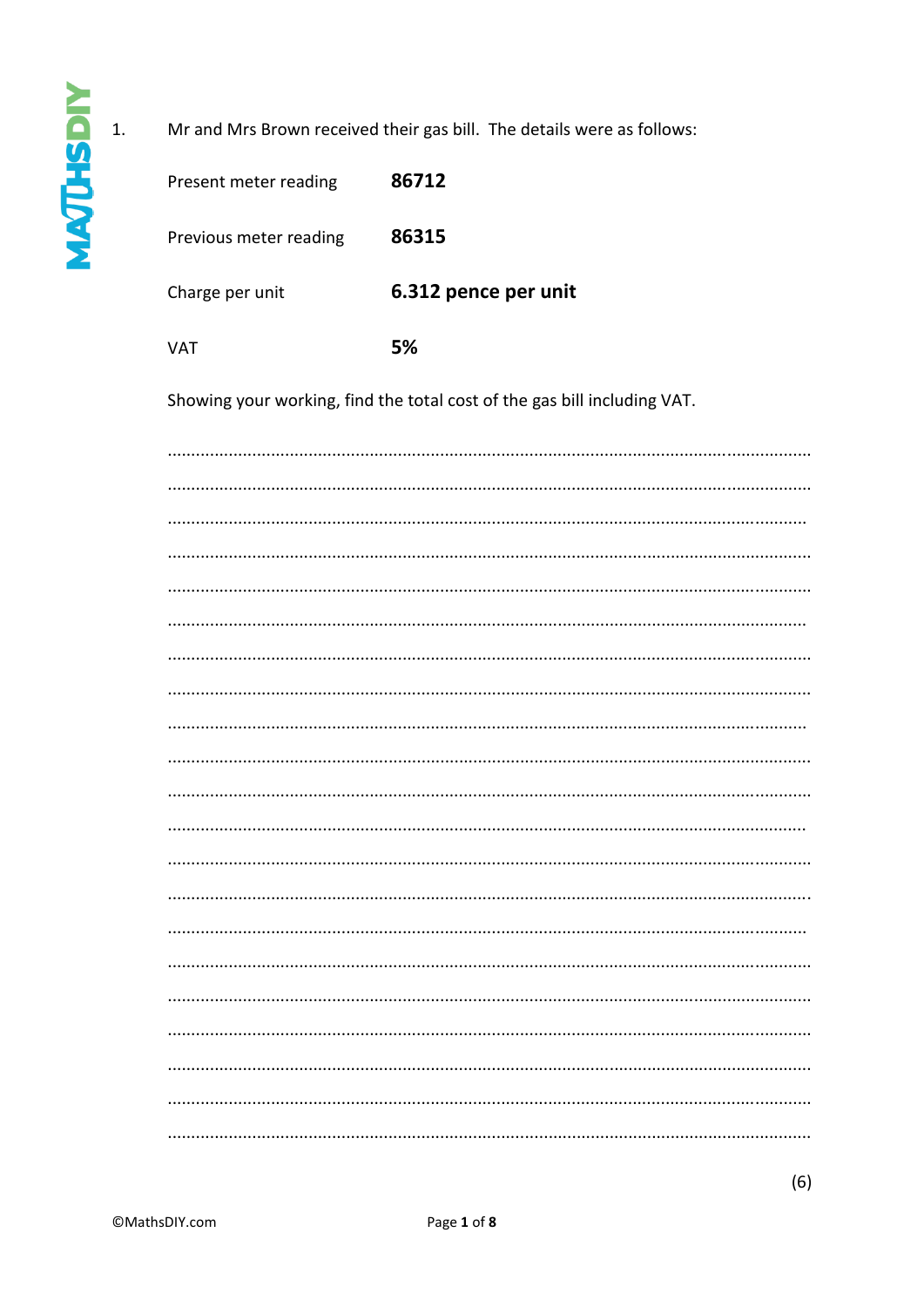Present meter reading

Previous meter reading 33436 14.08 pence per unit Charge per unit £22.34 Service charge **VAT** 5% Showing all your workings, find the total cost of the electricity bill including VAT. 

Mr and Mrs Davies received their electricity bill. The details were as follows:

35283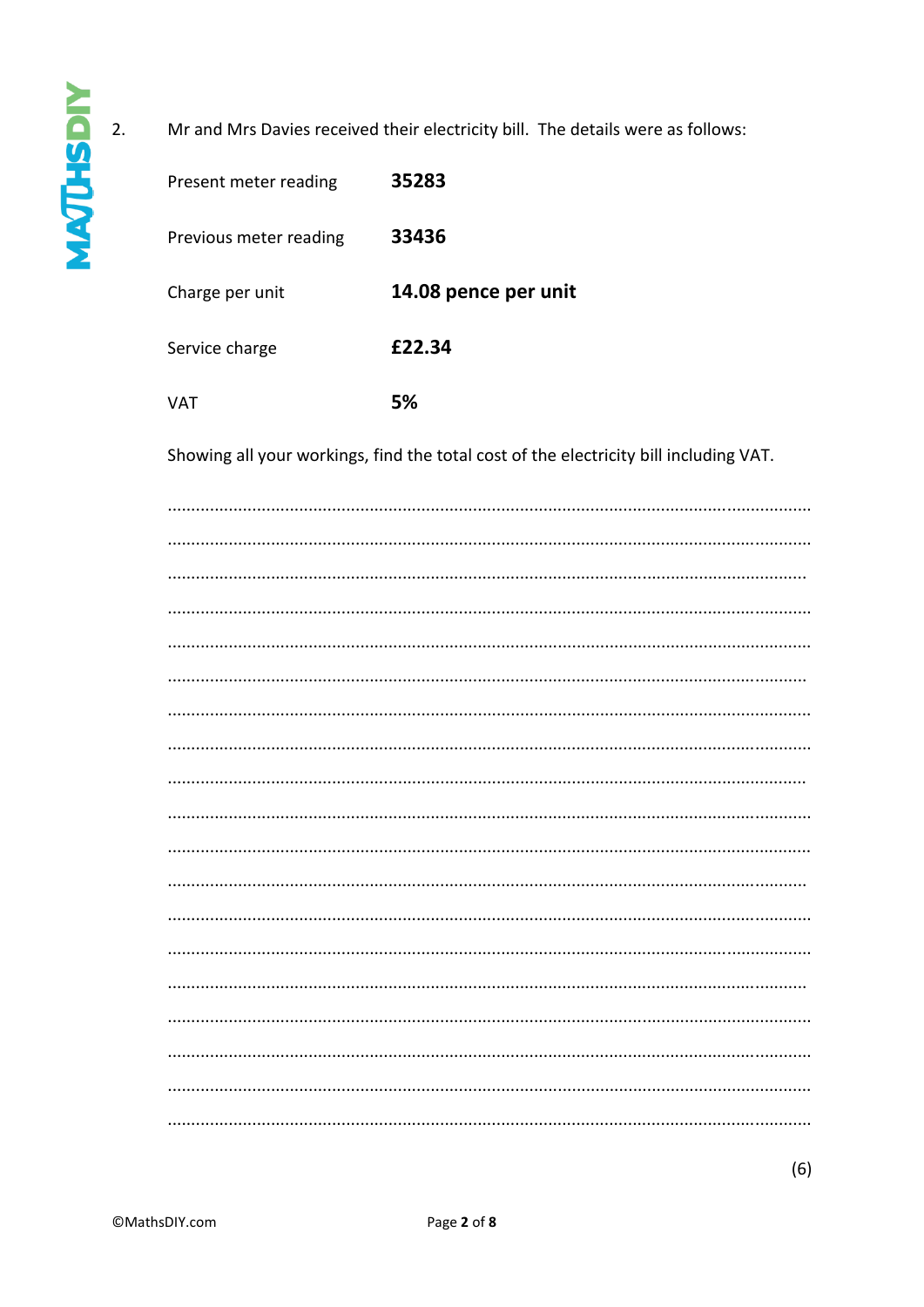Ruth gets her electricity bill for the 3 month period July - September. The details are as follows:

| Present meter reading  | 46583                |
|------------------------|----------------------|
| Previous meter reading | 45468                |
| Charge per unit        | 13.65 pence per unit |
| Service charge         | £20.56               |
| VAT                    | 5%                   |

Showing all your workings, find the total cost of the electricity bill including VAT.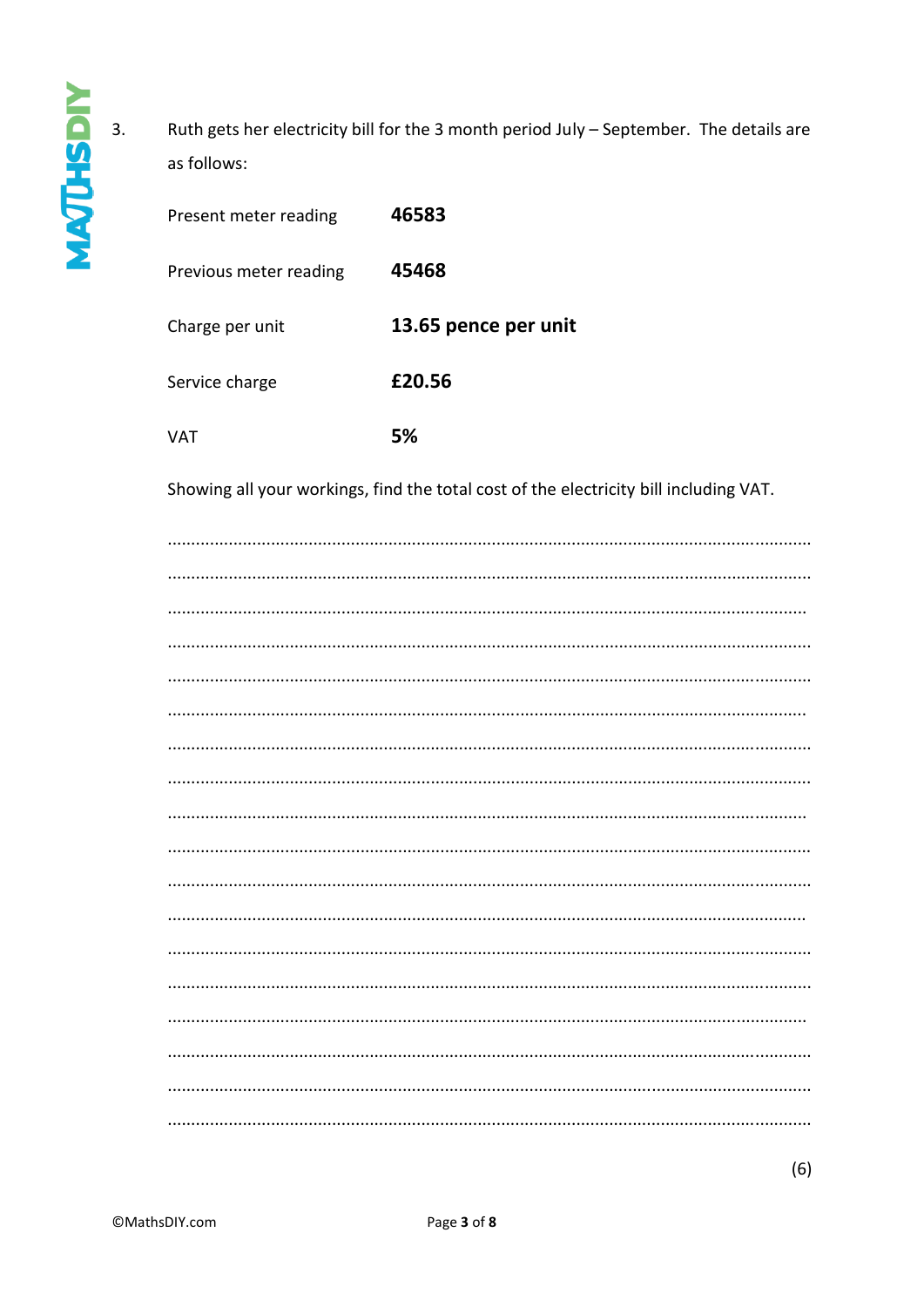Nia's gas bill for the period April  $1^{st}$  – June 30<sup>th</sup> is calculated from the following information.

| Number of units used          | 198    |
|-------------------------------|--------|
| Charge per unit               | 4.38 p |
| Number of days in this period | 91     |
| Service charge per day        | 13.39p |
| VAT                           | 5%     |

Showing all your workings, find the total cost of the gas including VAT.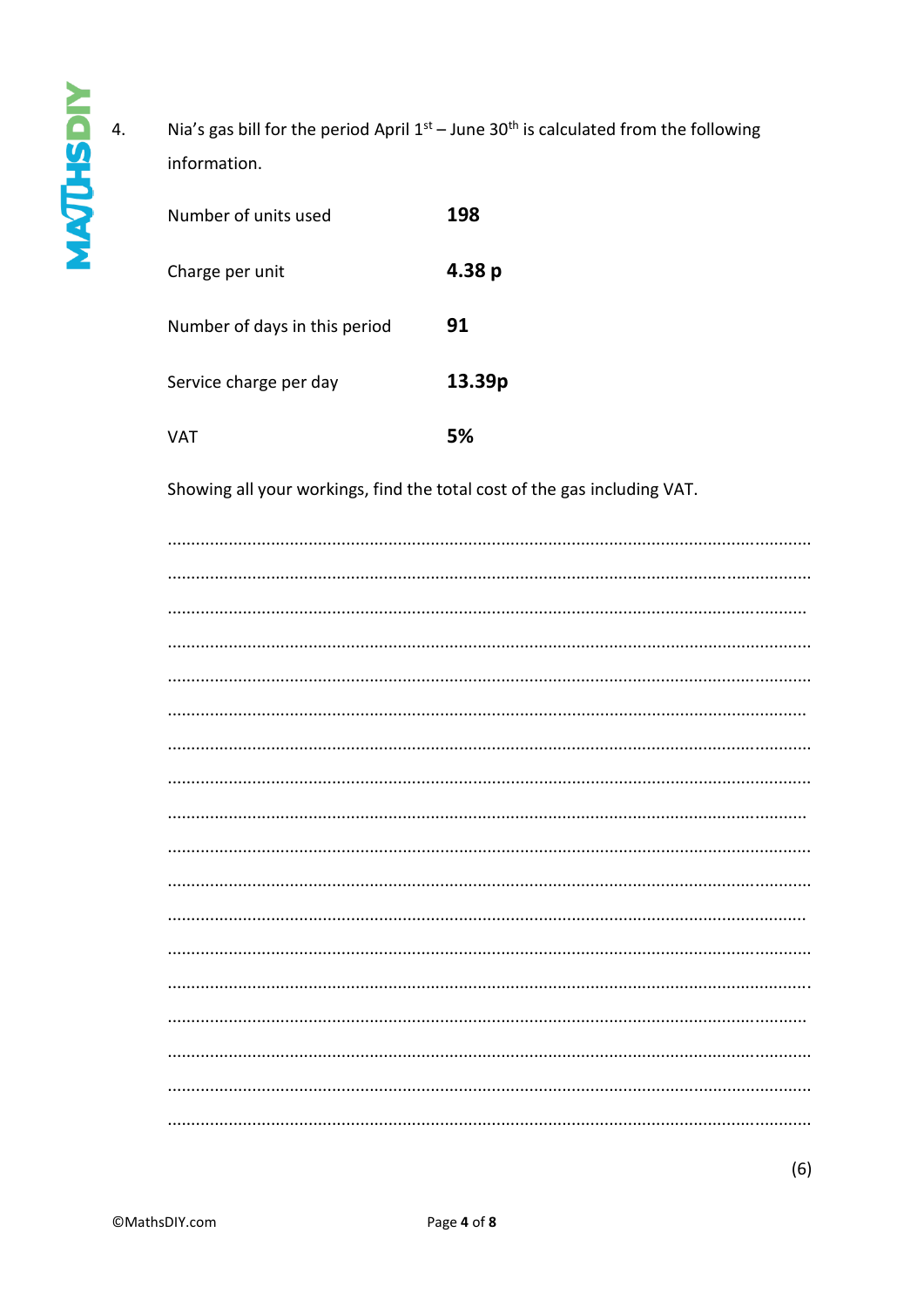Zahra gets her electricity bill for the 3 month period February - April. The details are as follows:

| Present meter reading  | 35520                |
|------------------------|----------------------|
| Previous meter reading | 32881                |
| Charge per unit        | 14.08 pence per unit |
| Standing charge        | £21.72               |
| VAT                    | 5%                   |

Showing all your workings, find the total cost of the electricity bill including VAT.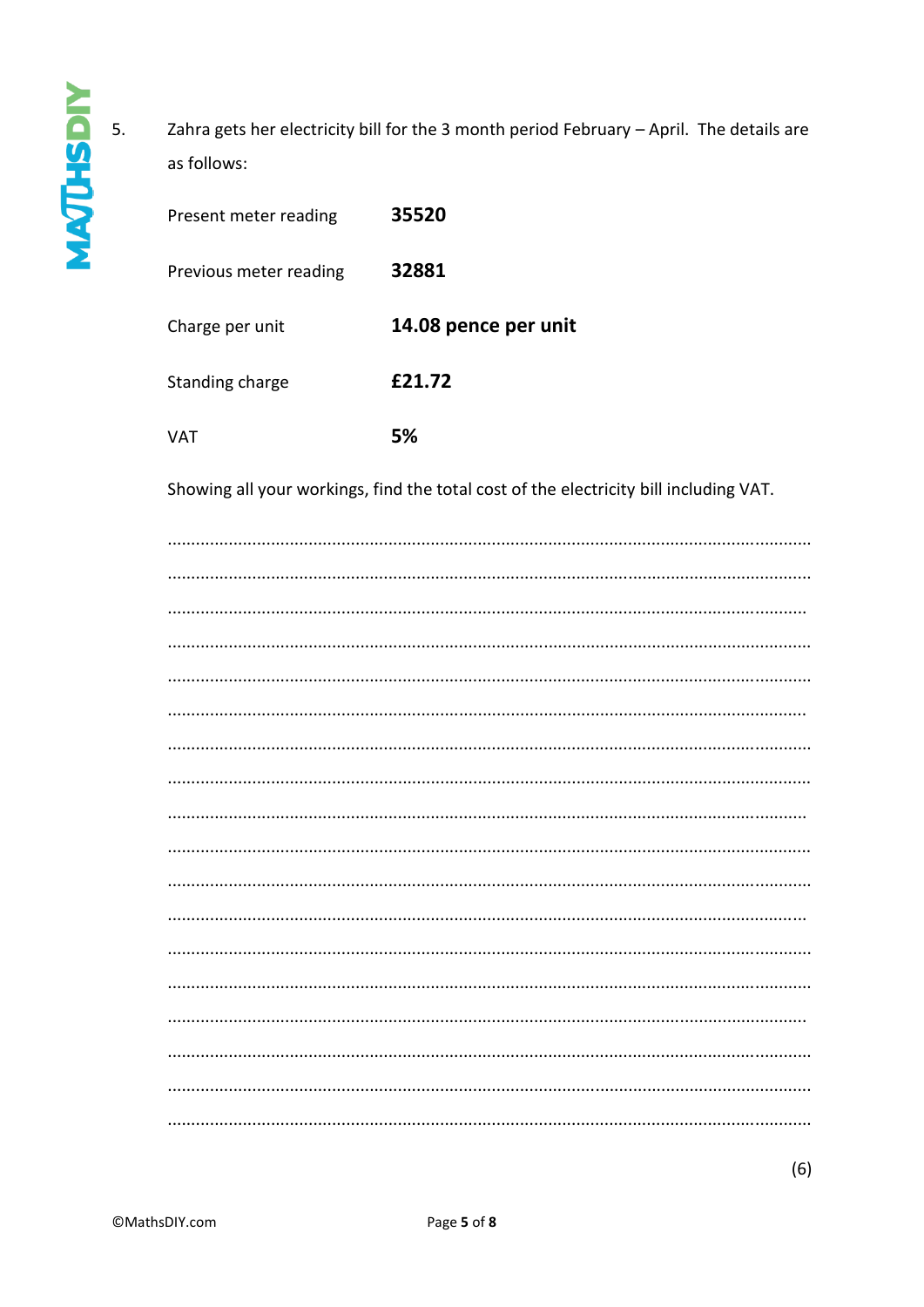Jay gets his electricity bill. The details are as follows:

| Present meter reading  | 54261                |
|------------------------|----------------------|
| Previous meter reading | 52815                |
| Charge per unit        | 15.38 pence per unit |
| Standing charge        | £11.58               |
| VAT                    | 5%                   |

Showing all your workings, find the total cost of the electricity bill including VAT.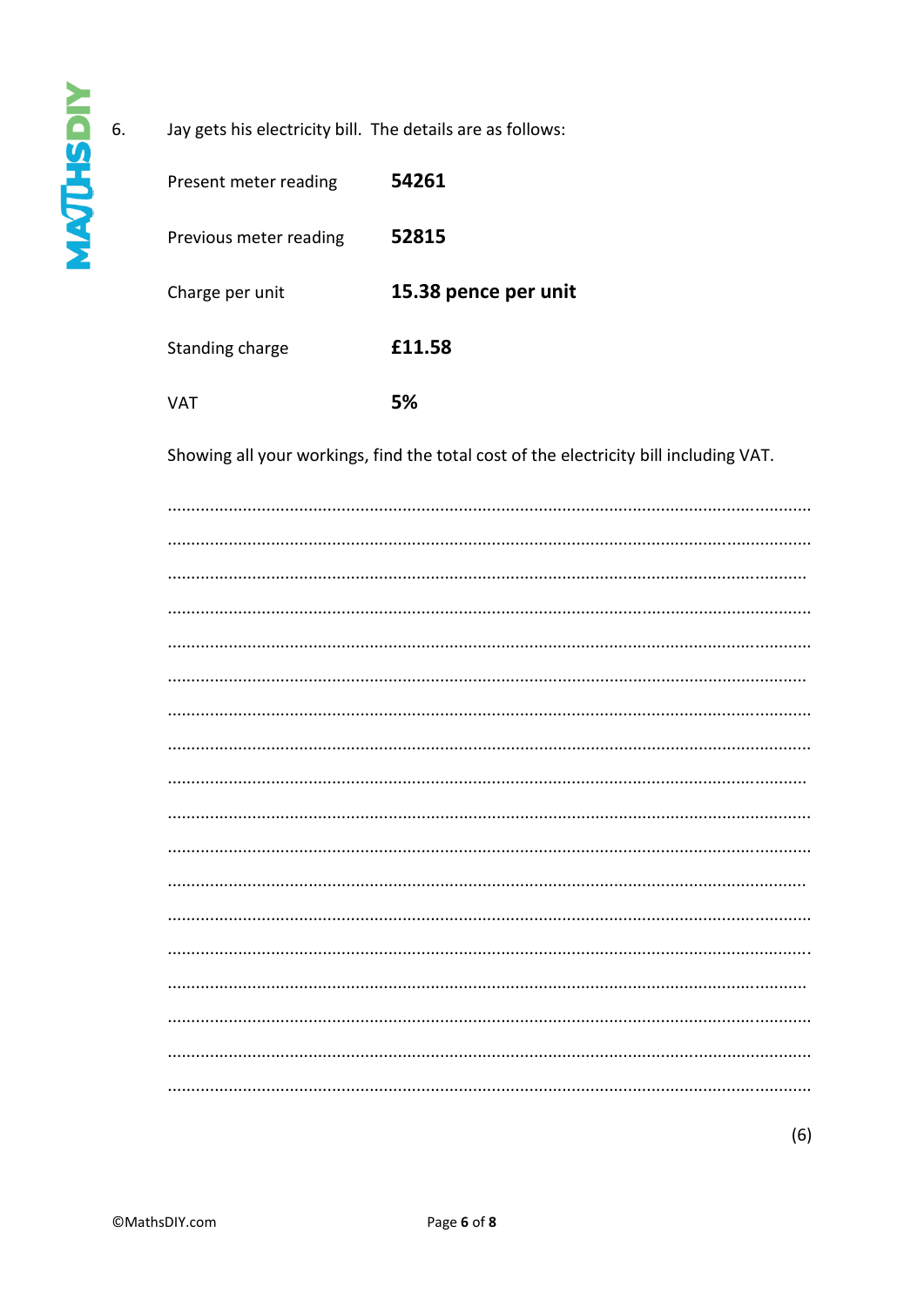$\overline{7}$ . An electricity bill, for a period of three months, showed that 1380 units had been used at a cost of 12.3 pence per unit.

The standing charge for this period was £13.86.

VAT at 5% is payable on the total cost of the units used and the standing charge.

Calculate the total amount to be paid.